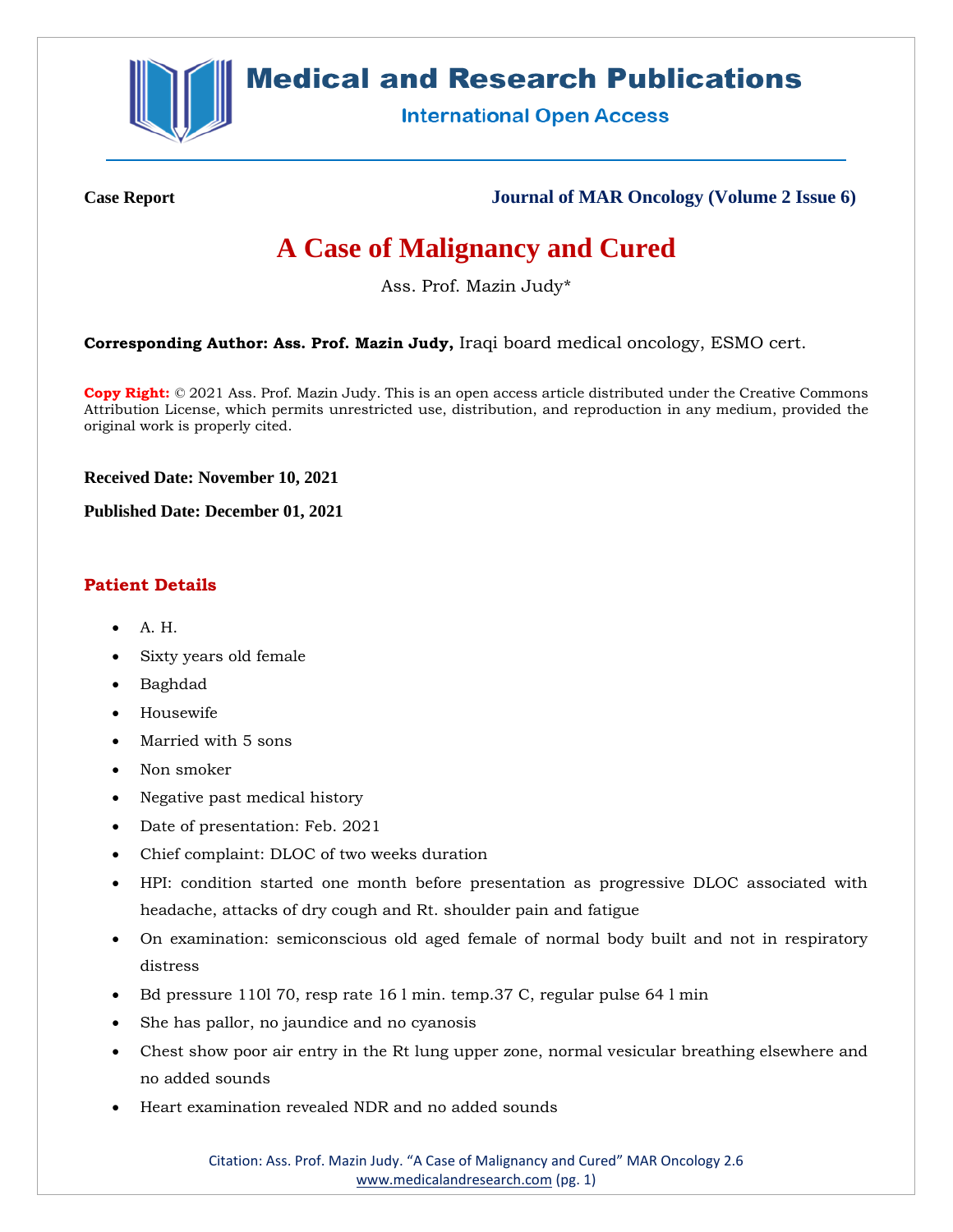- Soft abdomen, no organomegaly
- Neurological examination: weakness in the Lt. side of the body

#### **What is the next step in the management?**

#### • **Investigations**

CBC: anemia

CXR: opacity in the upper part of the Rt lung

Brain CT scan: Rt parietal lobe mass with suspicion of met.

*I.V. Symptomatic treatment is given to the patient*

#### **What is next?**

CT chest shows a hyperdense mass in the upper lobe of the Rt. Lung with suspicion of bronchogenic cancer

Serological tumor markers were not elevated

#### **Next step?**

Bronchoscopy is done twice but failed to take bx.

A true cut biopsy cannot be done

#### **Next step?**

PET scan was done in April 2021 showing Hypermetabolic lesions in the lung (anterior segment of the upper lobe of the right lung), brain and bones

• Bx was taken from the head of the Rt. humerus showing adenocarcinoma

IHC CK 7 +ve, TTF-1 +ve

#### **Diagnosis?**

Still the patient has a headache, the appropriate next step is?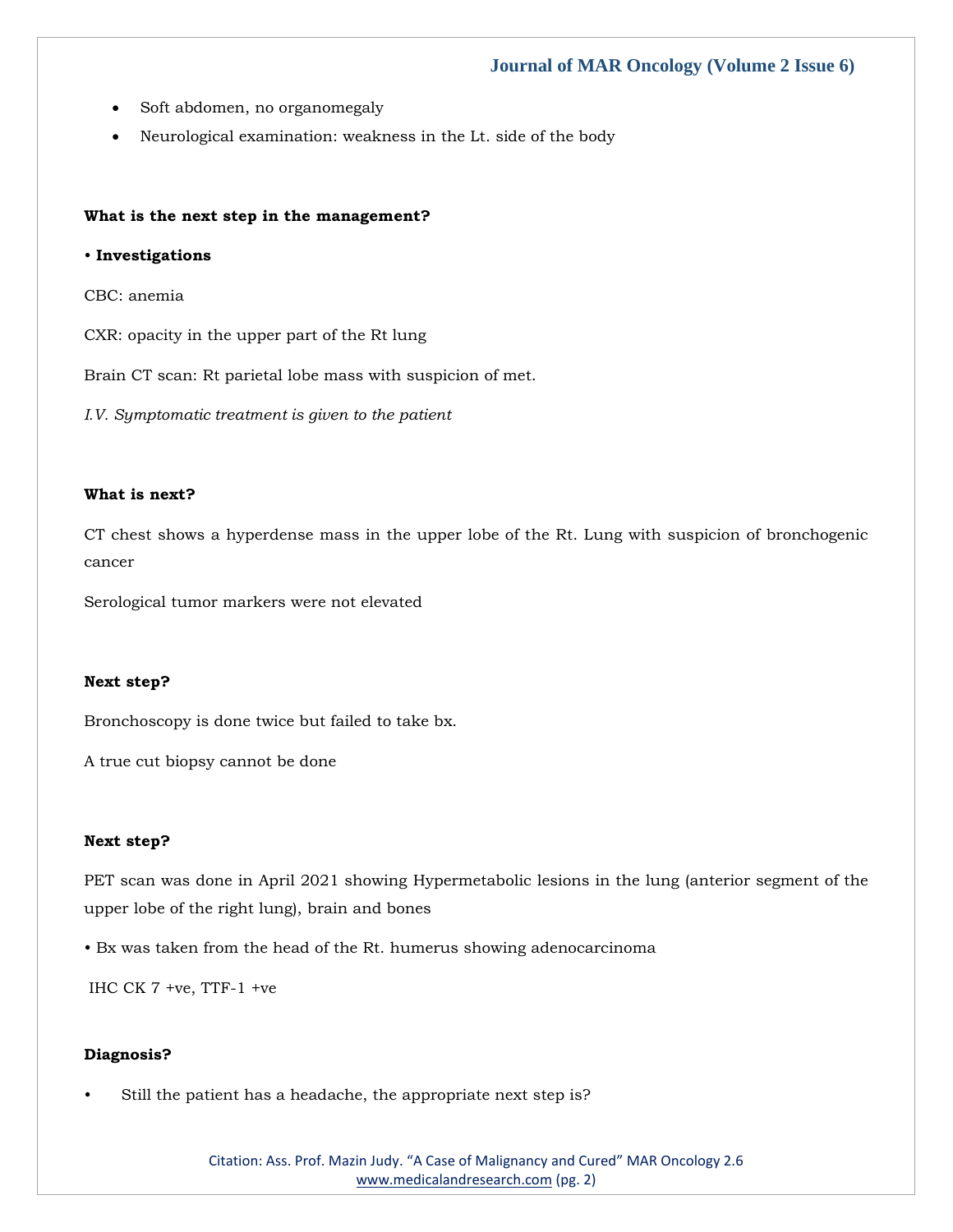- A. Starting erlotinib
- B. Starting chemotherapy as paclitaxel with carboplatin
- C. Send the patient for specific molecular tests and wait for results
- D. Give RT to the brain

The patient received RT to the brain as 5 fractions then started chemotherapy as a combination of pemetrexed (alvopem) and carboplatin, cycle every 3 weeks for 6 cycles

- EGFR test shows no mutation
- The patient can not afford immunotherapy or TKI drugs so other molecular tests are not done

• The patient started to receive chemotherapy as combined alvopem and carboplatin as a cycle every 3 weeks

• After 6 cycles another PET CT scan done

#### Chest

Previously observed FDG avid primary lesion in anterior segment of upper lobe of right lung shows interval significant reduction in size and metabolic activity. The lesion is still abutting confluence of oblique and transverse fissure. Interval appearance of small fibroatelectatic band noticed distal to lesion (mostly due to retraction of fissure).

The lesion measures 1.4 x 1.5 cm (previously= 2.0 x 2.0 cm), (SUVmax= 2.7, previously=  $11.2$ ).



**Figure 1**

Citation: Ass. Prof. Mazin Judy. "A Case of Malignancy and Cured" MAR Oncology 2.6 [www.medicalandresearch.com](http://www.medicalandresearch.com/) (pg. 3)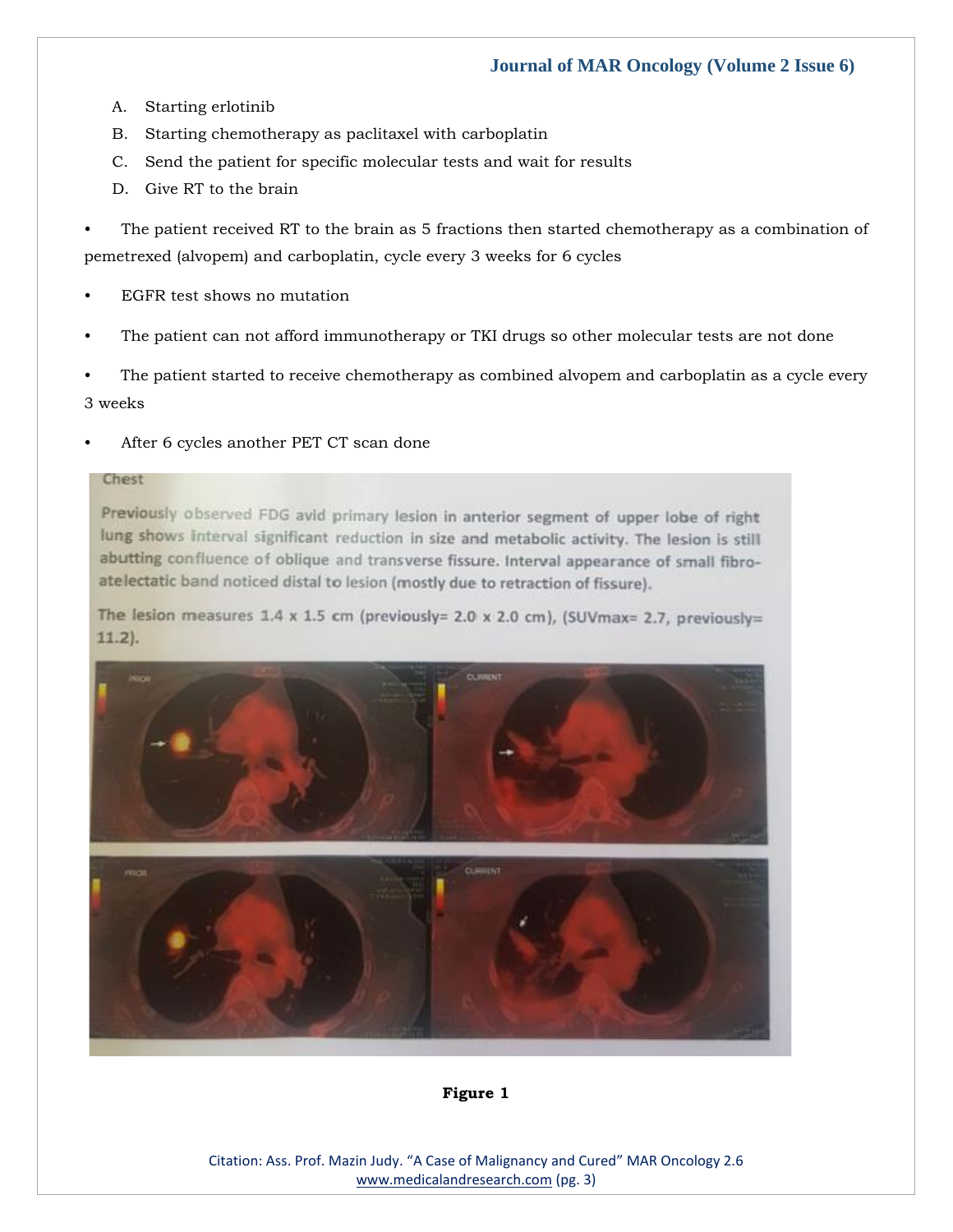Previously mentioned FDG avid right hilar lymph node has resolved in present scan. However another node in right lower para-tracheal region shows moderate reduction in size and tracer uptake in present scan. The residual node measures  $0.9 \times 1.4$  cm (previously= 1.3 x 1.9 cm), (SUVmax= 2.8, previously= 9.2).



**Figure 2**

## Musculoskeletal

Previously documented FDG avid lytic sclerotic lesion in head of right humerus shows<br>significant reduction in tracer activity and increased sclerosic (sus) significant reduction in tracer activity and increased sclerosis (SUVmax= 4.1, previously= 16.2); response to radiotherapy.



**Figure 3**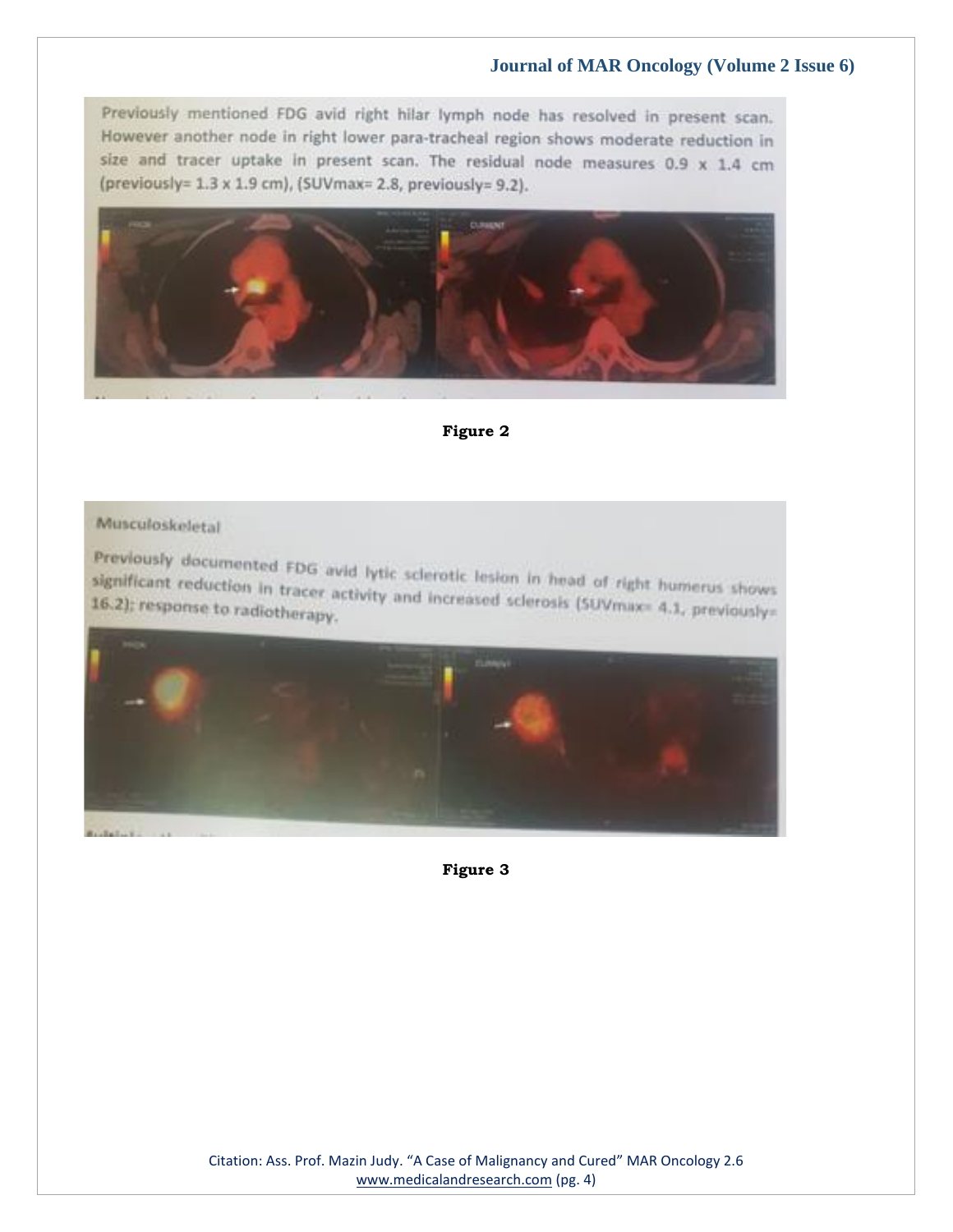Multiple other FDG avid lytic lesions involving few bilateral ribs, dorso-lumbar vertebrae, sacrum, bilateral lilac bones, both ischium, publc bone and right proximal femur show interval significant scierotic changes. Tracer uptake among many of the lesions is remaining stable or has mildly increased. Maximum uptake among many of the lesions is<br>(SUVmax= 14.8, previously= 14.1)  $(SUVmax=14.8, previously=14.1).$ 



**Figure 4**

#### **The patient is kept on alvopem maintenance**

#### • **Pemetrexed (alimta , alvopam)**

In February 2004, the U.S. (FDA) approved pemetrexed for treatment of malignant pleural mesothelioma, a type of tumor of the mesothelium,, in combination with cisplatin for patients whose disease is either unresectable or who are not otherwise candidates for curative surgery.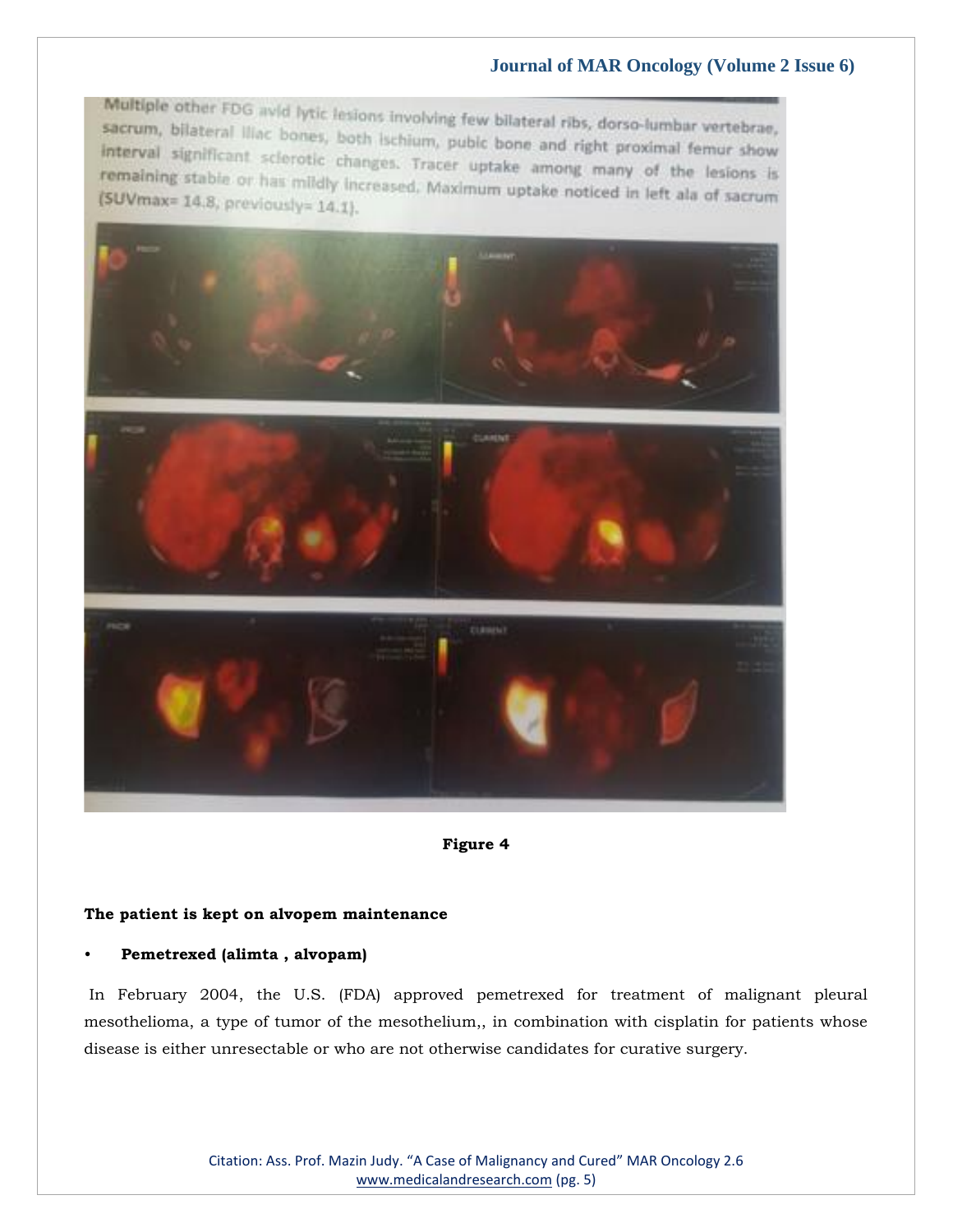• In September 2008, the FDA granted approval as a first-line treatment, in combination with cisplatin, against locally advanced and metastatic non-small cell lung cancer (NSCLC) in patients with nonsquamous histology

#### • **Mechanism of action**

Pemetrexed is chemically similar to folic acid and is in the class of chemotherapy drugs called folate antimetabolites.

• It works by inhibiting three enzymes used in purine and pyrimidine synthesis—thymidylate synthase (TS), dihydrofolate reductase (DHFR), and glycinamide ribonucleotide formyltransferase (GARFT).

• By inhibiting the formation of precursor purine and pyrimidine nucleotides, pemetrexed prevents the formation of DNA and RNA, which are required for the growth and survival of both normal cells and cancer cells

• Patients are recommended to take folic acid and vitamin B12 supplement even if levels are normal when they are on pemetrexed therapy

#### • **Pemetrexed, whether used alone or in combination with cisplatin, has these side effects**

Low blood cell counts, as measured by a complete blood count. This is dose-limiting toxicity.

- Fatigue and sleepiness. Fatigue can be reduced through an off-label prescription of modafinil
- Nausea and vomiting. Pemetrexed's emetogenic effects are managed with prophylactic antiemetics.
- Diarrhea.

• Oral mucositis (mouth, throat, or lip sores). Oral ulcers can be mitigated by proper oral hygiene, including rinsing the mouth with salt water following consumption of food or drink.

• Loss of appetite.

• Skin rash. Physician-prescribed glucocorticoids administered on the day prior, day of, and a day after infusion typically avoid skin rashes.

• Constipation.